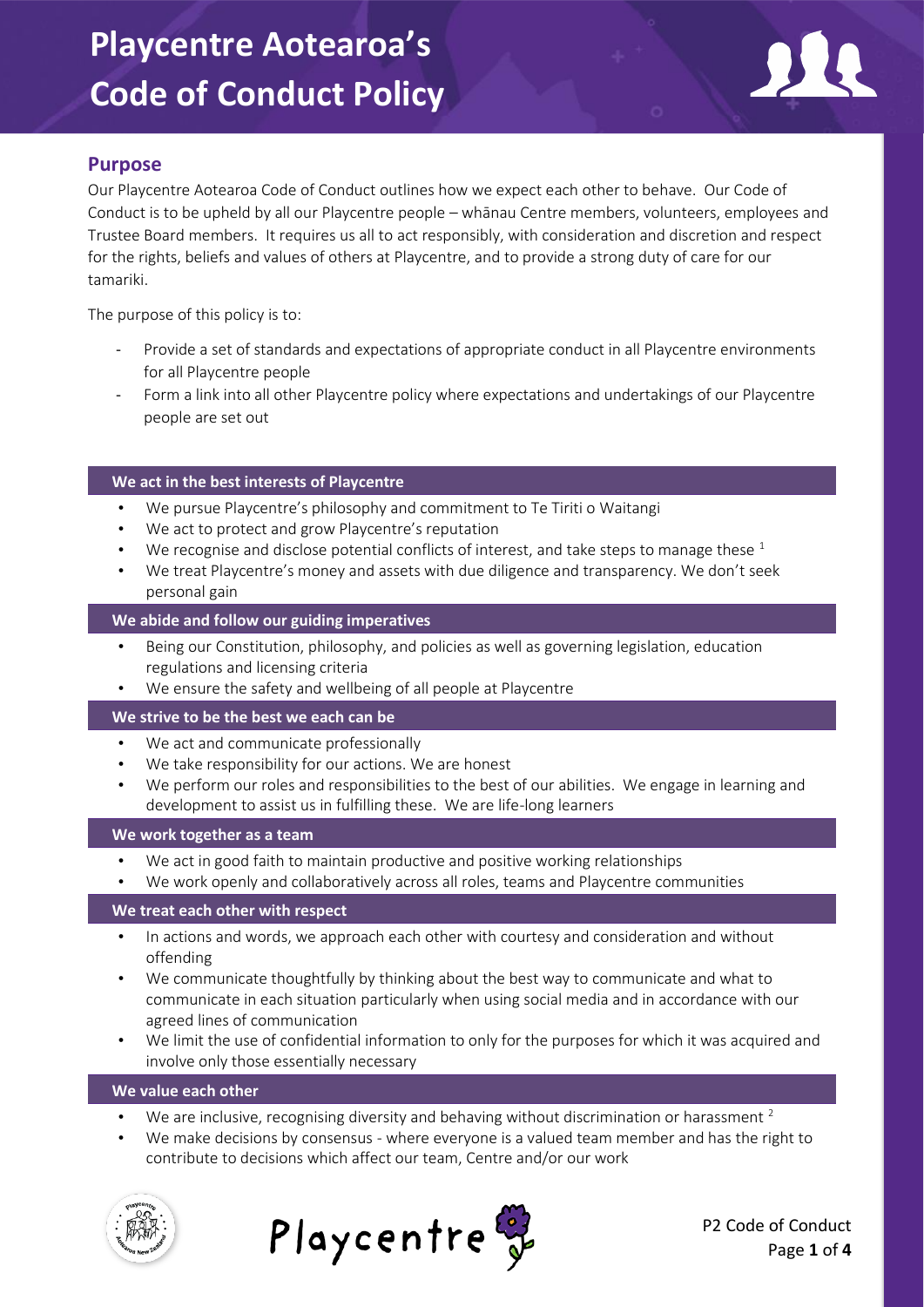

# **Our Code of Conduct**

We avoid any conduct or activities that may raise questions or give a wrong impression as to our honesty, integrity, impartiality, or reputation.

Where there is concern regarding a breach of our Code of Conduct, it should be raised promptly and confidentially with a Manager, Centre President or equivalent.

Playcentre Aotearoa will deal with potential breaches of this Code on a case by case basis. Our policies and procedures for investigating and resolving complaints and misconduct will guide us.

Note: where the circumstances may indicate criminal liability, the matter may be referred to the Police. Any disciplinary action Playcentre Aotearoa may take is quite separate from, and additional to, any action the Police choose to take.

In the event of any conflict between this Code and an employee's employment agreement, the employment agreement prevails to the extent of that conflict.

## **1. Disclosing a potential Conflict of Interest**

We do not want to place our people in a compromising position due to their knowledge and roles at Playcentre and as it relates to any other responsibilities, relationships, commercial or personal interests. Everyone is expected to declare relationships or business associations that could be considered to be in possible conflict with Playcentre Aotearoa or be of interest. Where such a potential conflict is declared, a decision can be made if there is indeed a conflict or not, and how to mitigate the conflict in any concerns it may raise, for example participation in decision making can be appropriately limited, or managed to ensure both the person and Playcentre Aotearoa are not compromised.

Disclosure should be made prior to appointment to positions of responsibility and at the time of being involved in decision-making and at each instance that a possible conflict of interest has the potential to influence the situation. Where uncertain, advice is available from Regional teams who may seek input from National team. If needed, we will refer to our external advisors.

### **Examples of potential conflicts of interest:**

A conflict of interest may exist where a person's duties or responsibilities to Playcentre could be affected by some other interest or duty they also have. Conflicts of interest may be financial or may involve a predetermination where individuals may not be willing to fairly consider all relevant information and viewpoints.

Whether or not a conflict exists is assessed on a case-by-case basis. A person's other interest could be:

- Holding another role, within or outside of Playcentre (for example Trustee Board member also being a provider of Playcentre programmes)
- Being an employee, advisor or having some other role in another business or organisation
- Being an employee of Playcentre Aotearoa as well as a member
- Owning shares in interests or land that Playcentre may also have interest in
- Holding strong political views
- Being a relative or close friend of someone who has an interest in a decision
- Having received gifts or hospitality or some other benefit

In addition, we must not:

- Use our facilities, consumables, time, or employees for personal purposes without appropriate approval
- Claim to represent Playcentre or have Playcentre endorsement when acting privately
- Direct activities to another provider that Playcentre could otherwise undertake, for example: early childhood education services and adult education programmes in early childhood education, especially if there is personal interest in that provider and without appropriate approval
- For employees, engage in other employment or participate in another





P2 Code of Conduct Page **2** of **4**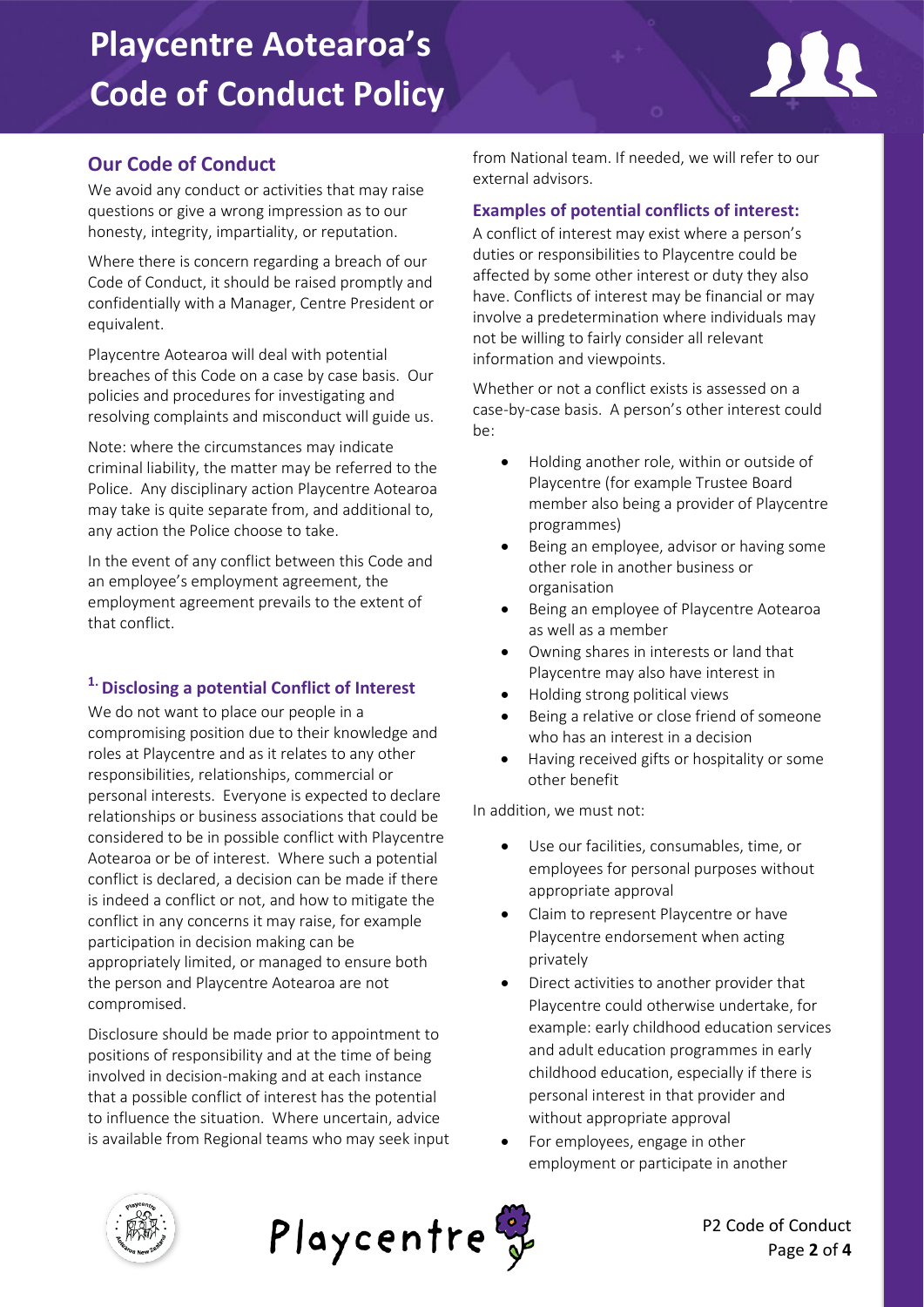

business if it may distract from expected work performance or be in conflict with fulfilling held responsibilities at Playcentre Aotearoa

Our Centres depend upon voluntary support to fulfil various roles and responsibilities.

In the event of circumstances or abilities to fulfil those roles and responsibilities changing, volunteers or Centre members are to notify their Centre President or equivalent or as appropriate to ensure tasks are able to be re-delegated or additional support can be provided in a timely way.

### **<sup>2</sup> Without harassment**

Everyone in Playcentre Aotearoa has the right to be

- valued for who they are and what they believe,
- treated with dignity and respect, and
- able to contribute and participate to their full potential - protected from harassment, including sexual and racial harassment, personal harassment and bullying or victimisation.

Harassment is harmful. It has the potential to damage the family and community environments we work very hard to build, and it can negatively impact our tamariki, our people and Playcentre's reputation.

Anyone feeling harassed or bullied at Playcentre Aotearoa is encouraged to speak up quickly and directly with the other person involved or an appropriate senior position holder be it a Manager or Centre President or equivalent, and as set out in our Complaints Resolution Policy and procedures.

All allegations of harassment will be taken seriously, details will be sought and the allegation treated confidentially and dealt with as quickly, appropriately and fairly as possible. Harassment may be considered serious misconduct and may require employment or membership suspension during investigation, and may result in dismissal for employees and revocation of Playcentre Aotearoa membership for volunteers.

Our "without harassment" undertakings are:

- To do our best to prevent harassment through our emphasis on our Playcentre philosophy and values
- To extend our promotion of positive guidance in our interactions with each other as adults as well as with our tamariki
- To work through to resolve any complaints of harassment once brought to our attention through applying our Complaints Resolution Policy and its associated procedures.

## *What we mean by harassment:*

## **What it is.**

Any unwanted and unwarranted behaviour that a person finds offensive, intimidating or humiliating and is repeated, or significant enough as a single incident, to have a detrimental effect upon a person's dignity, safety and well-being. It may be verbal, written, pictorial or physical conduct that express hostility, contempt or ridicule for people of a particular race, gender, age, disability, religion, sexual orientation or any other identified group. Examples include offensive or suggestive language (eg: jokes, teasing, rumours and name calling), gestures or pictures, and inappropriate physical contact.

## **What it is not.**

Harassment is not the occasional compliment or a developing friendship, sexual or otherwise, between consenting parties. Harassment or bullying is not issuing reasonable instructions and expecting them to be carried out, or insisting on high standards in terms of quality, safety and team co-operation, or giving critical feedback, having a healthy debate or assertively expressing opinions that are different from others.

People may sometimes cause offence or harm unintentionally. A principle of harassment is that it is not the intention or the behaviour, but the way it is received and the effect it has on the person.





P2 Code of Conduct Page **3** of **4**